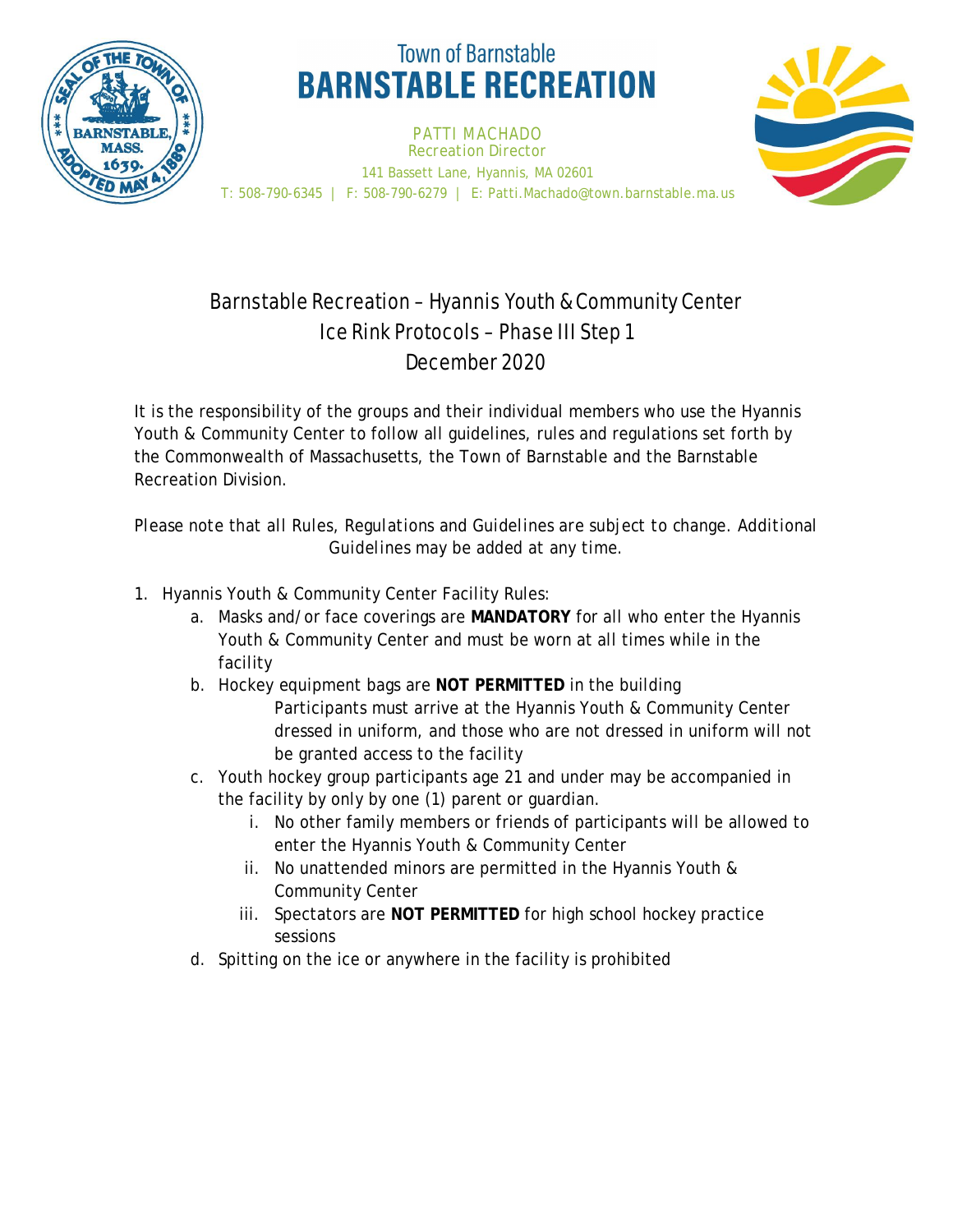- 2. Hyannis Youth & Community Center Facility Modifications
	- a. Locker rooms will **NOT** be available for use during Phase III Step 1
	- b. Water fountains or water bottle filling stations will **NOT** be available for use during Phase III Step 1
	- c. Meeting rooms will **NOT** be available for use during Phase III Step 1
- 3. Each user group is responsible for knowing and following ALL *Workplace Safety and Reopening Standards for Businesses and Other Entities Providing Youth and Adult Amateur Sports Activities – Phase III, Step 2 (effective November 7, 2020)*
	- a. https://www.mass.gov/doc/safety-standards-for-youth-and-adult-amateursports-activities-phase-iii-step-2-effective-11720/download
- 4. Each user group is responsible to monitor and enforce all rules and regulations for its members as well as for any visiting teams
- 5. No loitering or socializing in the building before or after programs
- 6. The Hyannis Youth & Community Center will close daily at 9:30pm
- 7. The Hyannis Youth & Community Center will not host any out-of-state teams for games
- 8. COVID-19 Rules:
	- i. If you are not feeling well please stay home
	- ii. Social distancing of six (6) feet is **REQUIRED** while in the Hyannis Youth & Community Center
	- iii. All who enter the Hyannis Youth & Community Center are expected to practice proper hygiene

## *Failure to comply with State, Local or* **Hyannis Youth & Community Center** *rules, regulations and guidelines may result in removal from facility and cancellation of License Agreement*